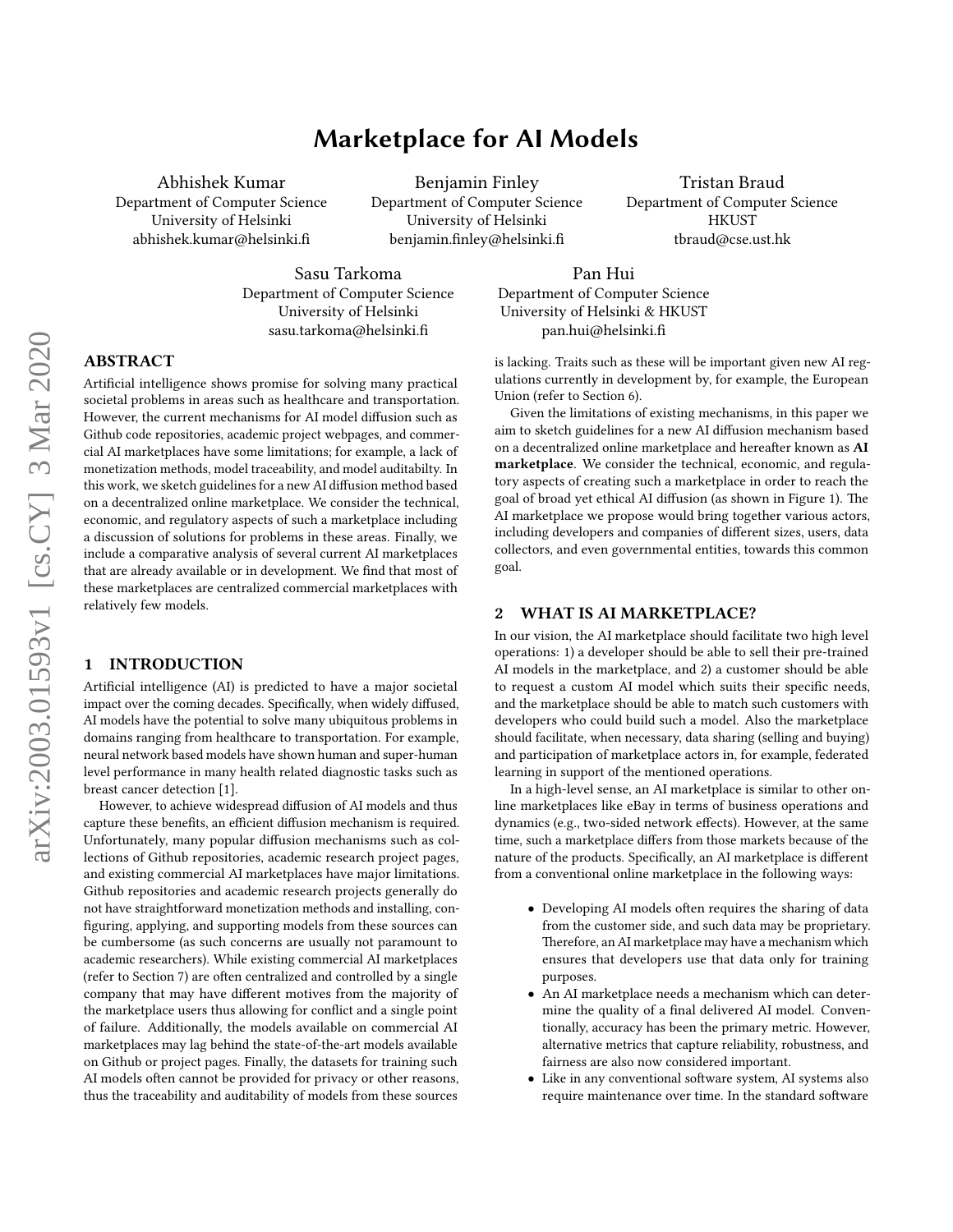industry, the company which originally developed the software is usually responsible for providing support. However, in an AI marketplace, specific AI developers may not be available in the future. So, an AI marketplace needs standard guidelines which AI developers should follow while developing models for marketplace customers. Thus maintenance by other AI developers is much easier.

An AI marketplace could also be considered similar to a mobile app store like Google Playstore and Apple App Store. These stores host many AI-enabled applications, however, they still differ from an AI marketplace in some significant ways:

- Unlike in an app store, an AI marketplace could allow customers to request new products on the fly. An AI marketplace can then quickly match AI customers with AI developers with relevant expertise.
- Some AI models are proprietary. So, unlike in an app store, they can not be shared online with a wider audience, as this would further facilitate adversarial attacks and risk leaking intellectual property.

Finally, an AI marketplace is also similar to an online data marketplace. For example, in both marketplaces the products sold could leak private user data. Specifically, attacks against AI models like model inversion [\[12\]](#page-7-0)[\[46\]](#page-7-1) and membership inference [\[35\]](#page-7-2)[\[40\]](#page-7-3) can extract information about users whose data was used in training. However, data marketplaces can still be considered closer to conventional online marketplaces, rather than AI marketplaces, since the transferring of data can be considered analogous to the transferring of physical products (assuming that privacy regulations have been followed) as after the transfer (or successful trade) little maintenance is needed, unlike for AI models.

# 3 DRIVING FORCES BEHIND AI MARKETPLACE

An AI Marketplace aims to respond to several issues within the current AI community. Specifically, in order for AI to diffuse and achieve widespread adoption, it is necessary to address the following concerns:

Lack of interoperability standards: Currently, there are multiple frameworks for developing diverse AI models. Different developers use different frameworks (TensorFlow, PyTorch, Caffe2), different languages (Python, Java,  $C/C++$ ), and target different environments (powerful Linux server, smartphone, minimalist IoT device) depending on the intended usage. Each of these elements comes with challenges. A small AI company may want to pipeline a server-based PyTorch AI model with an externally developed smartphone-based TensorFlow AI model. However, the current lack of interoperability standards dramatically limits such opportunities, and adapting existing models is a tedious task (potentially including redeveloping an application-specific AI model) [\[13\]](#page-7-4)[\[25\]](#page-7-5).

Lack of infrastructure for AI data cooperation: Many stateof-the-art AI models, especially those based on deep learning, require very large datasets. Unfortunately, the creation, management, and sharing of very large datasets is often difficult for many AI developers (due to resource or capability limitations). As a result, AI development with large data is dominated by researchers in large organizations that have significant capabilities and resources.

Rise of data protection regulations: Collecting user's data is increasingly difficult due to privacy regulations around the world, such as the European General Data Protection Regulation (GDPR) or the California Consumer Privacy Act. These regulations put the burden of protecting the user's privacy on the shoulders of data collectors. Users may give consent to collect their personal data at a given point in time, but they can also withdraw their consent later. The data collector is then often required to erase the collected data. Furthermore, fullling these requests requires both technical expertise and regulatory expertise. Most AI developers do not possess both of these skills [\[33\]](#page-7-6).

Large cost of AI development and operation: According to a Teradata survey, the lack of IT infrastructure (40%) and the lack of talent (34%) are the two most significant barriers to AI realiza-tion [\[43\]](#page-7-7). The current lack of qualified AI professionals makes it expensive to hire an AI team. A fully-fledged AI team not only consists of AI developers, but also domain experts, data engineers, product designers, AI sociologists, and IT lawyers. Most small businesses can not afford to hire such an expensive team [\[51\]](#page-7-8). Additionally, as mentioned, the infrastructure to collect and store the massive amounts of data required for model development, training, and operation is also costly.

An AI marketplace is a potential solution for overcoming many of these barriers. An AI marketplace can make AI models and datasets accessible to end-users and developers, and give developers a way to monetize their models.

# <span id="page-1-0"></span>4 TECHNICAL ASPECTS OF AI MARKETPLACE

In a basic AI marketplace setting, an AI customer may arrive with a training dataset, and another smaller dataset referred to as a "validation" dataset, and want to build a prediction model that performs well on this validation dataset. The AI marketplace can match the customer with AI developers with the skills needed to build a model. If the model developed by the AI developer based on the training dataset (provided by the customer) achieves sufficiently high accuracy (or other metric(s) with a threshold set by the customer) on the validation dataset, then customer and developer can move forward with the transaction.

However, the potential AI model (e.g., a deep neural network like ResNet or Inception) may require a large amount of training data which the customer may not have. Furthermore, the original training dataset provided by the customer may itself be from multiple private sources (e.g., mobile crowdsensing, shopping patterns) and may follow some multimodal distribution. The AI marketplace should also be able to help the customer by allowing the aggregation of multiple alternative datasets from the marketplace while also ensuring the aggregate dataset follows a similar distribution (e.g., using a transfer learning approach [\[50\]](#page-7-9)) as the validation dataset. This is important since AI learning algorithms suffer from major model quality loss (or even divergence) when trained on non-IID data [\[19\]](#page-7-10). In the process, the marketplace should also enable the monetization of data in a trusted, fair manner while preserving data ownership and privacy as much as possible [\[29\]](#page-7-11).

Let us consider the following scenario in the healthcare domain. The consumer is a newly established cancer treatment hospital, and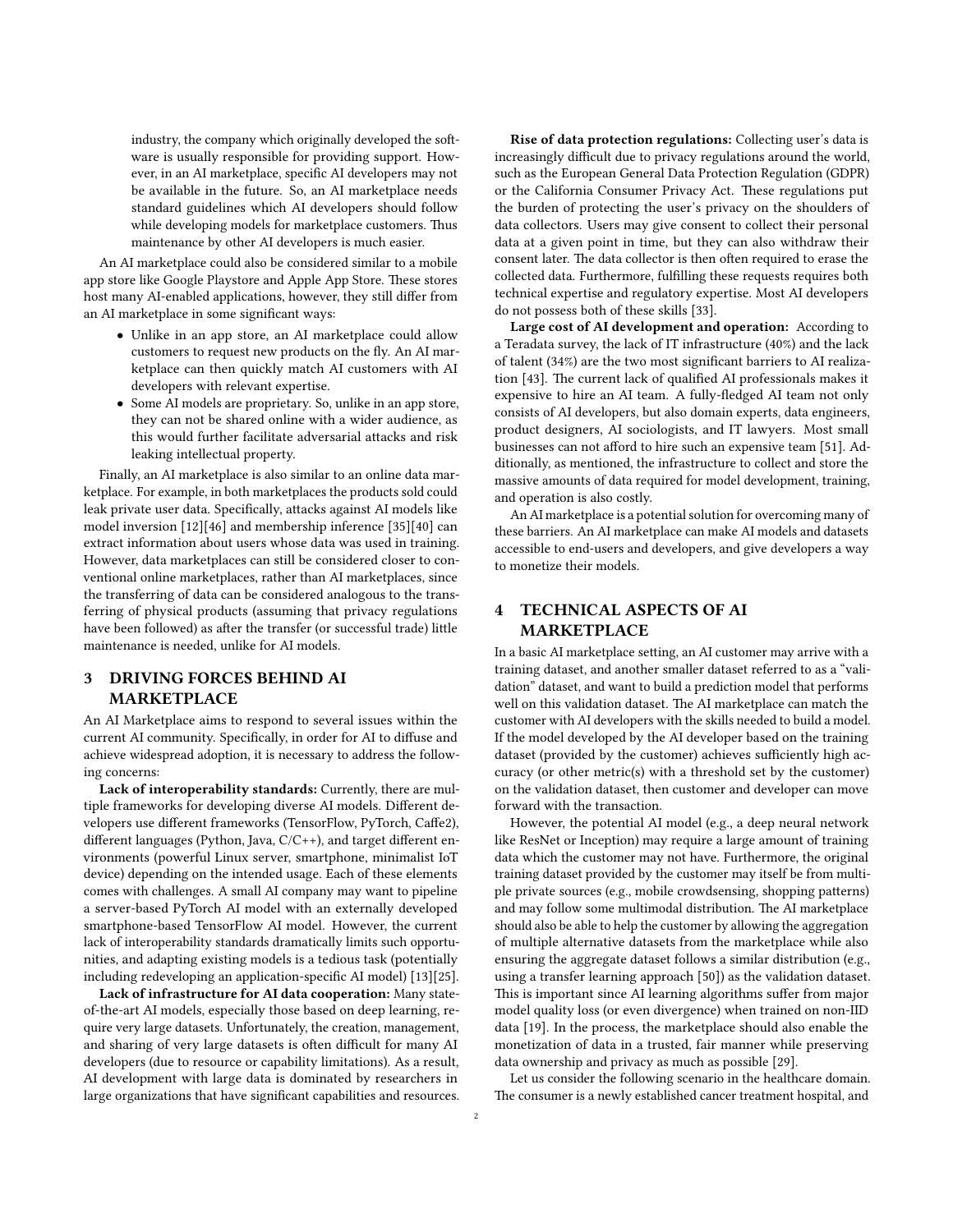the data sources are cancer institutions from different geographical locations across the globe. The goal of the new hospital is to construct an ML model that can predict the early onset of a given form of cancer. The model must perform well given the demography of its patients, and therefore it is crucial to collect data similar to the small validation set that is representative of the demography. However, the individual data sources have widely different demographics data due to their locations. The goal of an AI Marketplace in such a setting is to enable the collection of a dataset sampled from these sources that matches the demography of the new hospital and in the process attributes fair value to the different data sources. In other settings, the data owner or consumer may not have sufficient AI expertise or skills. The marketplace should be able to connect the consumer to AI experts, and at the same time, should provide a platform for AI experts to assess the performance of their models on the consumer's validation dataset without direct access to the dataset (by the AI experts).

A model/data exchange mechanism in an AI marketplace should have the following properties:

- All individual data sources and the consumer should have privacy protection in the form of differential privacy guarantees to communicate with a specific actor (data owner, AI expert, customer). Such differential privacy guarantees can be achieved by ensuring that all data transferred (between the aggregator and various data owners) is entirely anonymized, de-identified, and ideally encrypted.
- Transfer learning should be facilitated in the sense that the aggregating entity acquires a summary training dataset that is statistically related to the consumer validation dataset with respect to the requested metrics.
- The aggregator can only learn the pairwise Euclidean distances between the points in the training dataset.
- Consumers having sufficient AI skills, but no or little training data should be able to leverage federated learning on the marketplace to facilitate learning without moving raw training data from its original owners. However, to facilitate quick convergence, the marketplace should locate data sources which are nearly identical and independently distributed.
- All entities, i.e., AI model contributor or data contributor, should be awarded fairly for their contribution. Unlike normal goods in online marketplaces like eBay, deciding the fair award (or data/model price) is non-trivial in an AI marketplace.
- No collaborating entities, i.e., data provider or model training provider in case of federated learning, should be able to cheat in the model building process. In other words, the marketplace should provide robustness against data providers or training update providers who commit malicious or low quality contributions. Thus the marketplace should incorporate a verification mechanism which will assess the quality of the contribution, and hence will determine rewards accordingly.

In addition to the properties mentioned above, AI marketplace should also incorporate other relevant properties from conventional marketplaces, e.g., ensuring liquidity in the market [\[48\]](#page-7-12), providing a framework for conflict resolution between consumer and seller [\[44\]](#page-7-13). In the remainder of this section, we discuss potential solutions to address these properties.

#### 4.1 Maintaining data privacy in AI marketplace

In an AI marketplace context, two major strategies can ensure data privacy for the involved actors.

Federated learning/Peer-to-Peer (P2P) learning as learning paradigms: Under the federated learning framework [\[21\]](#page-7-14)[\[17\]](#page-7-15) or the P2P learning framework [\[3\]](#page-6-1)[\[8\]](#page-7-16), raw data never leaves the owners' devices, and thus data privacy and ownership of the original raw data is always ensured with data owners. However, such paradigms add computational overload in the form of local training on the data owner's end.

Using contextual integrity as design principle for data shar-ing: The idea of privacy trading is also gaining popularity [\[4\]](#page-6-2)[\[20\]](#page-7-17). Many users who are less privacy-sensitive may be willing to sell their privacy. However, even such users should know the future use of their raw data before selling it. The principle of contextual integrity allows enforcing data privacy by providing a framework for evaluating the flow of personal information between different recipients and explaining why certain patterns of information flow are acceptable in one context but problematic in another  $[36][54]$  $[36][54]$ . The contextual integrity framework allows users to maintain control of their data even after trading it.

#### 4.2 Price determination in AI marketplace

Ensuring that the marketplace is transparent in assigning value based on the quality of the data or model relative to the target is extremely important. Unlike in conventional online marketplaces, deciding the right price of data or an AI model is non-trivial. In conventional online marketplaces, the price in the offline market can serve as a reference. Also, in a corporate AI setting, experts can estimate the resources required for a project and hence negotiate the price of AI models with potential buyers. However, in an online AI marketplace, an individual AI developer may not possess the skills to determine the right price for their model.

To ensure fairness when deriving the price, the marketplace should provide a bidding mechanism. This bidding mechanism should ideally 1) be a dominant strategy and incentives-compatible. The dominant strategy of each entity is to bid the amount equal to their private valuation. Bidding this true valuation always leads to a non-zero utility for any entities, 2) maximize the social surplus when all entities report their valuations truthfully, and 3) be implementable in polynomial (preferably linear) time in order to enable scalability. Any mechanism satisfying these three conditions can be said to have employed Vickrey auction [\[47\]](#page-7-20).

Another approach could be to organize contests among AI developers for some pre-defined reward. However, contests and their corresponding reward incentives should be designed based on accurate models of AI developers' strategic behaviour to elicit the desired outcomes [\[14\]](#page-7-21). Depending on the strategic behaviour of the AI developers, different kinds of contests can be organized, e.g., contests which reward a fixed number of AI developers, contests which take the form of a tournament, or contests which award everything to the winner [\[9\]](#page-7-22)[\[15\]](#page-7-23).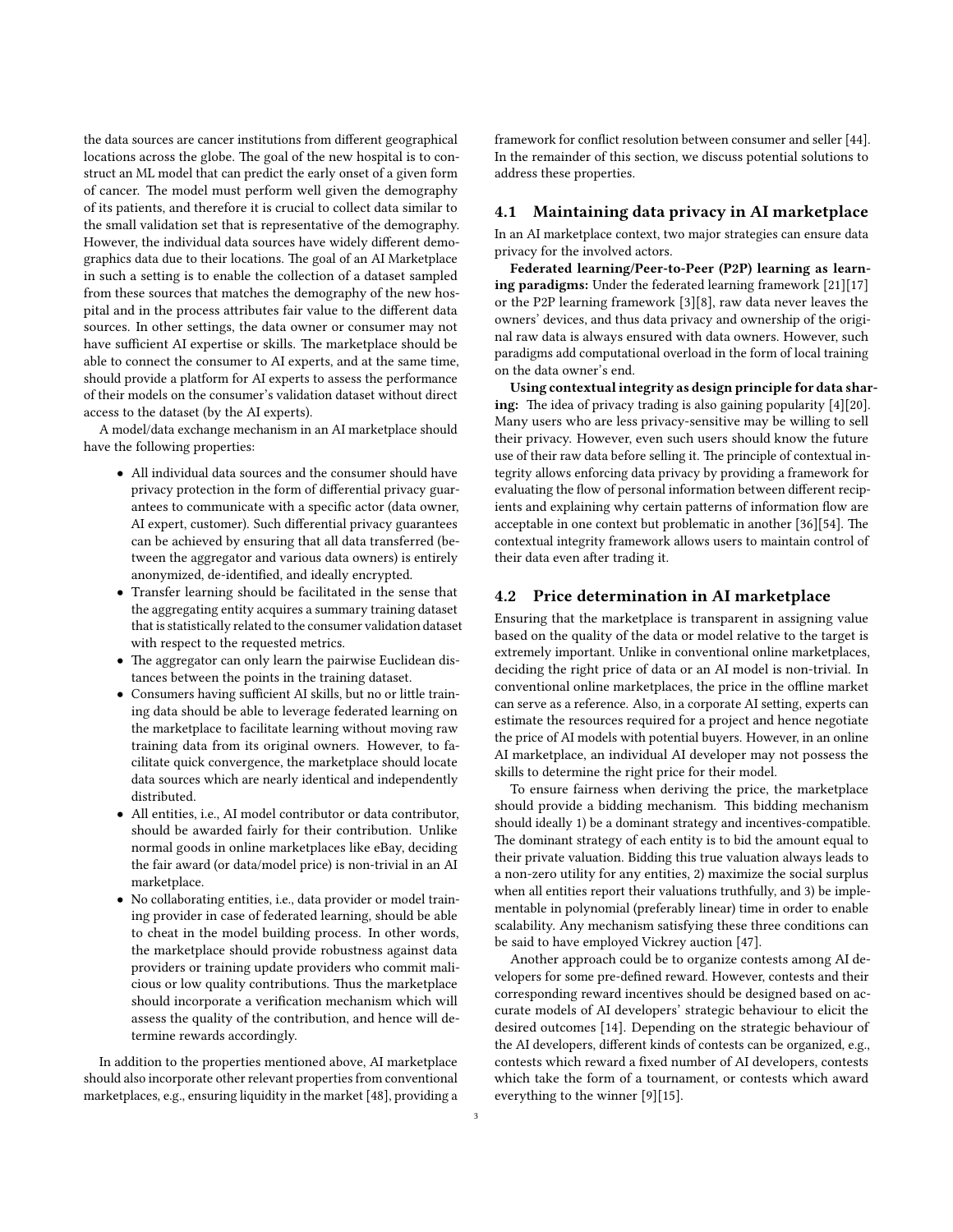## 4.3 Robustness against malicious entities in AI marketplace

A Federated learning or P2P learning framework ensures data privacy and ownership of the data to the original owners. However, such a framework also introduces a number of vulnerabilities. Some entities may want to free-ride by trying to capture benefits (or payments) without making honest contributions, e.g., sending random training updates to the server instead of updates calculated on real data after local training. In other scenarios, other competitors/adversaries may try to introduce model poisoning in order to reduce the reputation of the given marketplace. An AI marketplace should have a verification mechanism to assess whether the given data or training updates are coming from free-riders [\[27\]](#page-7-24), malicious entities [\[5\]](#page-6-3), or honest users.

## 4.4 Auditability in AI marketplace

The entire process must be transparent and immutable in order to ensure trust and fairness. Based on how this process is enforced in the marketplace, there exists two types of marketplaces: 1) centralized marketplaces, where a trusted entity ensures smooth operations and maintains an immutable log of all operations on the platform, and 2) decentralized marketplaces, where no single entity is solely trusted by one entity. Instead, all operations are stored on an immutable public distributed ledger (or a public Blockchain). Both marketplace types have their pros and cons. In a centralized marketplace, since the central managing entity earns revenue by charging a small transaction fee for each successful transaction, the entity is motivated to maintain smooth operations on the marketplace by verifying the identity of all parties, improving matching mechanisms, supporting buyer-seller conflict resolution, and ensuring liquidity in the market. In a decentralized AI marketplace, all these goals can be achieved, at the expense of higher energy and time consumption since any changes in the policy must have consensus from peers on the marketplace. Current consensus algorithms are energy-intensive [\[2\]](#page-6-4), but these are likely to improve in the future. A decentralized AI marketplace is a true enabler of the vision of democratization of the current tightly concentrated AI ecosystem among a limited number of large players.

# 5 ECONOMIC ASPECTS OF AI MARKETPLACE

Online marketplaces represent an interesting business model in that they facilitate transactions between suppliers and customers often without taking possession of or full responsibility for products or services; thus they have very low cost structures and very high gross margins (e.g., 70% for eBay, 60% for Etsy). Additionally, network effects make them highly defensible. For example, Alibaba, Craigslist, eBay, and Rakuten are more than 15 years old, but still dominate their sectors. In the past ten years, the number of online marketplaces worth more than \$1 billion has gone from two (Craigslist and eBay) to more than a dozen in the United States (Airbnb, Etsy, Groupon, GrubHub Seamless, Lending Club, Lyft, Prosper, Thumbtack, Uber, and Upwork). That number is expected to double by the end of 2020, according to Greylock Partners, a Silicon Valley venture capital firm [\[16\]](#page-7-25).

<span id="page-3-0"></span>

Figure 1: Aspects of an AI Marketplace

In order to build a successful AI marketplace, a critical number of buyers and suppliers of AI models are needed, just like in any other online marketplace. Potential suppliers for such a marketplace could be AI developers of algorithms and software on platforms like Github, whereas potential buyers could be companies that can not afford their own team of AI experts.

#### 5.1 Network effects

A network effect is a phenomenon whereby the value of a platform or service (to an individual participant) is proportional to the number of participants. This phenomenon is often the single-most important factor behind the success or failure of any online platform. Platforms like eBay and Facebook continue to dominate their respective markets partly because they exploit these network effects very well, whereas platforms like Google Plus did not take off partly due to being on the wrong end of such network effects [\[53\]](#page-7-26)[\[23\]](#page-7-27). So, network effects would be a crucial element for the success or failure of an AI marketplace as well.

more users [\[34\]](#page-7-28)[\[26\]](#page-7-29). In turn, smarter products and services attract The current AI ecosystem favors major players like Google and Facebook as they are already exploiting so called data network effects very well. Specifically, AI-based products or services from these companies become smarter as they train on more data from more new users, thus creating a feedback loop.

> With the adoption of two-tier model training architecture like federated learning [\[17\]](#page-7-15) (e.g., the first tier being a general global model and the second tier being a personalized local model), challenging the dominance of these companies will be even more dif ficult. Specifically, this architecture allows these large companies to provide personalized model training to AI customers. The companies provide a pre-trained general model (trained on datasets either owned by the company or procured by the company), and the AI customer personalizes by training on their local dataset. This training paradigm works well even with smaller amounts of a user's training data.

> So, if an AI marketplace wishes to challenge the dominance of these companies, it needs to support interoperability between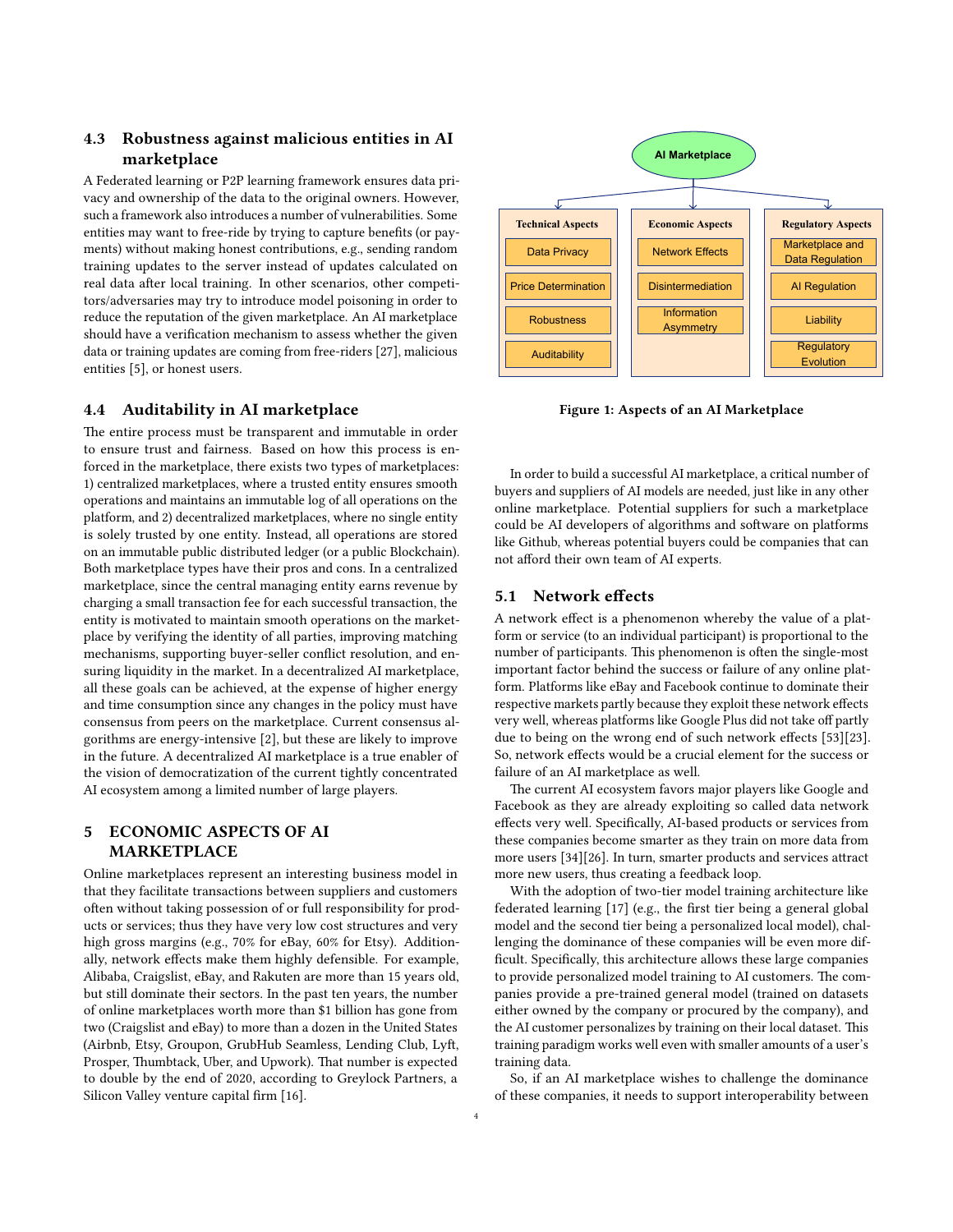datasets and models so that smaller developers can efficiently aggregate enough smaller training datasets, federated training users, or even models (into an ensemble) to compete (or at least reach a minimum threshold) in terms of performance.

## 5.2 Disintermediation

Conventional online marketplaces fear that once they facilitate a successful transaction, the buyer and the seller will agree to conduct their subsequent interactions outside the marketplace. However, such a risk could be minimized for an AI marketplace. Specifically, many AI models tend to be black box in nature and an AI marketplace could offer buyers independent assessments of the AI model which they are about to procure (thus providing an addedvalue service). Such assessments might even be mandated by future government regulations as discussed in section [6.](#page-4-0)

Other strategies could also incentivize AI customers to deal with AI developers through the marketplace. For example, an AI marketplace could also ensure the prices for products without added value (like the mentioned assessments) are the same as when consumers buy directly from the seller or via other channels, otherwise this may also lead to a disintermediation problem.

## 5.3 Information asymmetry

In terms of matching AI customers with AI developers, an AI marketplace is an online freelance marketplace that matches buyers of electronically deliverable services with freelancers. Just like in any freelancing marketplace, AI customers may also face the issue of "information asymmetry", i.e., they may face uncertainty over the quality of individual AI developers. A solution to this dilemma is a trust or reputation mechanism to help facilitate transactions between strangers. Unlike in a conventional online marketplace where transactions mostly involve products/services and monetary payments, transactions in an AI marketplace may also involve training datasets, which may themselves have economic value; therefore mechanisms of an AI marketplace should ensure an even greater degree of trust. Luca et al. [\[28\]](#page-7-30) found that in an online freelance marketplace, customers are forward-looking and that they place significant weight on a seller's reputation. Though, not controlling for buyers' inter-temporal trade-offs and dynamic selection can considerably bias such reputations. Thus, an AI marketplace should not rely entirely on a reputation mechanism built on reviews from buyers and sellers to tackle the issue of information asymmetry [\[52\]](#page-7-31). The marketplace needs to play an active role to ensure fairness in these reputations mechanisms. Given that many AI models are black box in nature, the marketplace may need to support independent assessments of an AI model (before final procurement) as suggested in Section [4,](#page-1-0) reputation mechanisms could be primarily centered around such assessments in order to ensure fairness.

# <span id="page-4-0"></span>6 REGULATORY ASPECTS OF AI MARKETPLACE

The regulation of AI marketplaces, as well as the regulation of AI in general, is still a significant unknown with major countries only beginning to grapple with the difficult task. The regulation of any AI marketplace as such would combine the regulatory frameworks from several different domains: regulation of the often sensitive training/testing data, regulation of the application of the AI model (often in sensitive domains), and regulation of online marketplaces.

## 6.1 Market and data regulation

The regulation of online marketplaces and sensitive data have historical precedents (e.g., Sherman Act and Health Insurance Portability and Accountability Act (HIPAA) in the USA) due to the analogues of offline marketplaces and physical data. These regulations are thus being overhauled (e.g., GDPR in Europe) to better deal with the issues brought by the internet and AI eras. Therefore, an AI marketplace must comply with these new regulations. As discussed, the fundamental architecture of an AI marketplace can help ensure compliance through data privacy mechanisms such as differential privacy and federated learning and prevention of marketplace monopoly through open interoperability standards (no lock-in and low switching costs). Unfortunately, even current regulations like GDPR are vague in many cases, thus creating uncertainty and cautiousness in companies that may deter participation in an AI market. These uncertainties are compounded by the differing approaches to such regulations in varying markets [\[39\]](#page-7-32). We discuss this topic further in Section [6.4.](#page-5-1)

## 6.2 AI regulation

In terms of AI itself, the regulation is currently very sparse but developing. For example, the EU recently released a draft paper outlining it's vision for AI regulation in high-risk areas (e.g., transportation or health care) [\[11\]](#page-7-33)[\[49\]](#page-7-34), as well as ethical guidelines for building trustworthy AI systems  $[18][22]$  $[18][22]$ . The draft includes an overarching framework that would cover the training data (including data traceability and coverage to ensure fairness), model transparency (to understand why certain decisions are taken), and liability (in case of harm).

Similar to the data-centric regulations, an AI marketplace can ensure that at least some subset of the marketplace (e.g., a high-risk area section) enforces or checks that the AI follows these regulations. For example, data traceability can be ensured (at least up to the point of individual marketplace actors) through the use of the public ledger to track the actors providing the data [\[42\]](#page-7-37). Similarly, adequate training data coverage (to prevent discrimination or bias by AI [\[37\]](#page-7-38)) can be ensured through the use of diverse third party (e.g., even government or conformity bodies) validation datasets enforced in a smart contract. In fact, the EU already discusses in the draft paper the potential for "support structures" and "online tools [that] could facilitate compliance" to help especially small and medium size businesses [\[11\]](#page-7-33). The marketplace could also periodically re-verify compliance as models evolve as such regulations apply both ex-ante and ex-post. As a final example, data privacy in the visual domain could be ensured by incorporating a mandatory privacy-respecting mechanism in vision-based applications [\[41\]](#page-7-39).

Interestingly, in the US, for example, the healthcare domain does have some regulations for AI/ML models partly derived from existing regulations on healthcare software. In fact, many of the models available on existing commercial AI marketplaces are healthcare based (refer to Section [7\)](#page-5-0). As an example of a current regulatory problem, the US regulator is discussing how to regulate AI/ML models that frequently or continuously learn without requiring a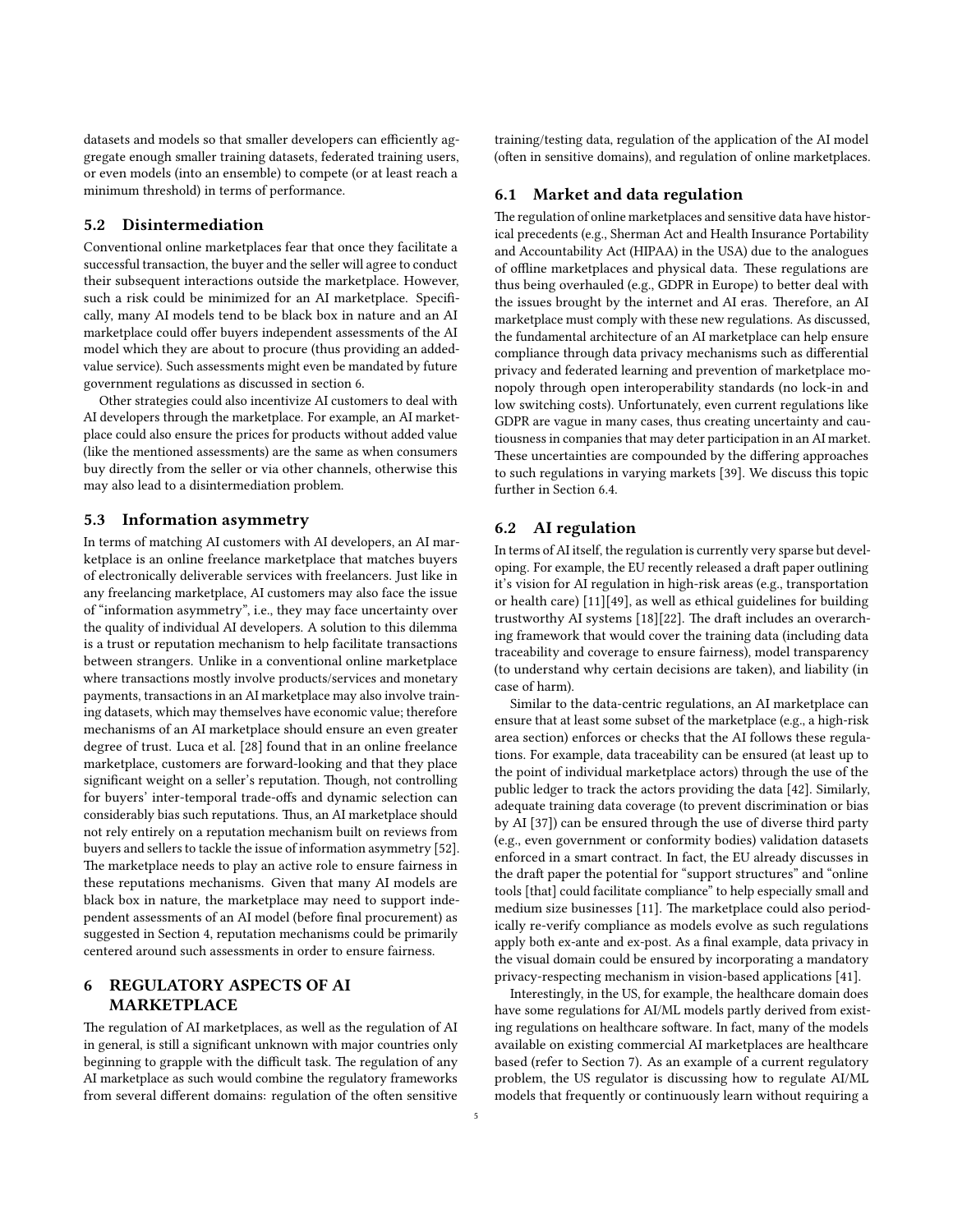regulatory review after every model update (which could be the case under current regulations) [\[45\]](#page-7-40). Again, such future regulations could potentially leverage automated testing on independent government or conformity body validation datasets through an AI marketplace.

Even unconventional organizations are delving into the area, with the Vatican organizing a workshop denoted as "The 'Good' Algorithm? Artificial Intelligence: Ethics, Law, Health" [\[31\]](#page-7-41). Additionally, AI regulation and governance has been the subject of recent interdisciplinary academic research by computer scientists, lawyers, and others [\[7\]](#page-6-5)[\[30\]](#page-7-42).

#### 6.3 Liability regulation

Liability in the case of such an AI marketplace is also a difficult problem stemming from the difficulty of liability in both AI and online marketplace platforms contexts. Hereafter, given the economic context, we focus on civil liability as opposed to criminal liability.

Firstly, civil liability, in general, must balance the need to incentivize product safety and compensate victims of harm with the need to encourage business innovation. This balance is especially difficult given the rapid innovation in AI and the potential economic and societal benefits of AI. Additionally, in many legal systems, such as the EU, for compensation the victim must prove damage, a product defect, and a causal link between the two [\[10\]](#page-7-43). With complex AI or software-based systems, identifying the liable person can be burdensome or in cases with human-AI collaborative systems the liable person may be unclear. A possible solution is to alter the burden of proof requirement, for example, by inverting the burden to rest with the producing company. This inversion would require companies to have very clear and coherent tracking and documenting of AI models which the AI marketplace inherently enables.

In terms of online marketplaces, the liability of companies such as Amazon for products from third-party sellers on their platform (about 58% of Amazon sales) is a matter of ongoing legal debate [\[24\]](#page-7-44)[\[6\]](#page-6-6). For example, in the US, the issue of liability currently revolves around whether Amazon is considered in a legal sense "a seller" or simply "a platform for sellers and buyers". This, in turn, is primarily related to how much power they have over the third party sellers (along with several other considerations). Court cases (e.g., Oberdorf v. Amazon) are currently in progress, and a case may eventually reach the US supreme court. Currently, the status quo in the US is that amazon is not liable. The situation in Europe is similar, with on-going work on developing new regulations and eventually adapting the EU Product Liability Directive [\[6\]](#page-6-6). Given this background, under current trends, if the AI marketplace does not exert strict control and gain excessive power over sellers, then liability could be minimized by maintaining the status of a platform.

#### <span id="page-5-1"></span>6.4 Regulatory evolution

Overall, any AI marketplace would need to evolve along with novel regulation (e.g., safety or export regulations) or risk becoming unusable by legitimate users. Specifically, several distinct marketplaces or strict marketplace access controls may be necessary given new

export regulations. For example, new US regulations require companies to have a special license to export certain geospatial AI software [\[38\]](#page-7-45). The justification for the new regulations is based on national security (with especially China in mind [\[32\]](#page-7-46)). Additionally, a marketplace may need to follow the strictest common safety regulations given the potential for safety regulatory divergence between the US, EU, China, and others. For example, with data privacy, many global internet companies are now GDPR compliant even if they are primarily domiciled elsewhere because they have European interests or customers.

Unfortunately, even in the long term, regulatory convergence may be difficult because AI is also viewed as a strategic security and economic asset to many countries, and thus some do not want to impede any technological progress with regulation [\[39\]](#page-7-32).

#### <span id="page-5-0"></span>7 WHERE WE ARE NOW?

In Table [1,](#page-6-7) we provide the list of companies which are either providing an AI marketplace or in the process of building such a marketplace. To find such companies, we searched on Google using the keywords: "online marketplace", "data marketplace", and "AI marketplace" and extracted the first ten pages. We then manually visited all links from these pages and checked which describe an entity providing for the trading of AI models, a service to enable trading of AI models, or are in the process of building either of these. After six pages, the search results no longer provided any meaningful links. Eventually, we identified the 24 companies or frameworks listed in Table 1.

Most of these companies are based in either the USA or Europe. Among those which are currently available, none list more than 24 different models (Nauance Communications lists 24, Gravity AI lists 12, and IBM Imaging lists five models), thus suggesting that none have seen major or widespread adoption. The marketplaces which are somewhat mature primarily focus on the healthcare domain. However, these marketplaces are not operating in multiple countries potentially due to the need for regulatory approval of such models in each country or economic area (for example, by the US Food and Drug Administration).

The overarching goal of most of these AI marketplaces aligns with our vision of a general marketplace where buyers and sellers engage in transactions for AI models. In terms of the technical aspects for a successful AI marketplace, from Section [4,](#page-1-0) most of the marketplaces have not yet incorporated these though they do often acknowledge the need for such aspects. For example, only two of them mention that they support scalable privacy-preserving model training paradigms like federated learning. As for architecture, most of the marketplaces are proprietary and are based on a centralized architecture. Though the few decentralized marketplaces are primarily based on distributed ledgers, similar to our vision. With regard to the pricing mechanism, most of them are using fixed pricing per model.

## 8 CONCLUSION

In this work, we outlined the principles for a marketplace for AI models based on a decentralized online structure. Such a marketplace could help democratize and diffuse AI technology to the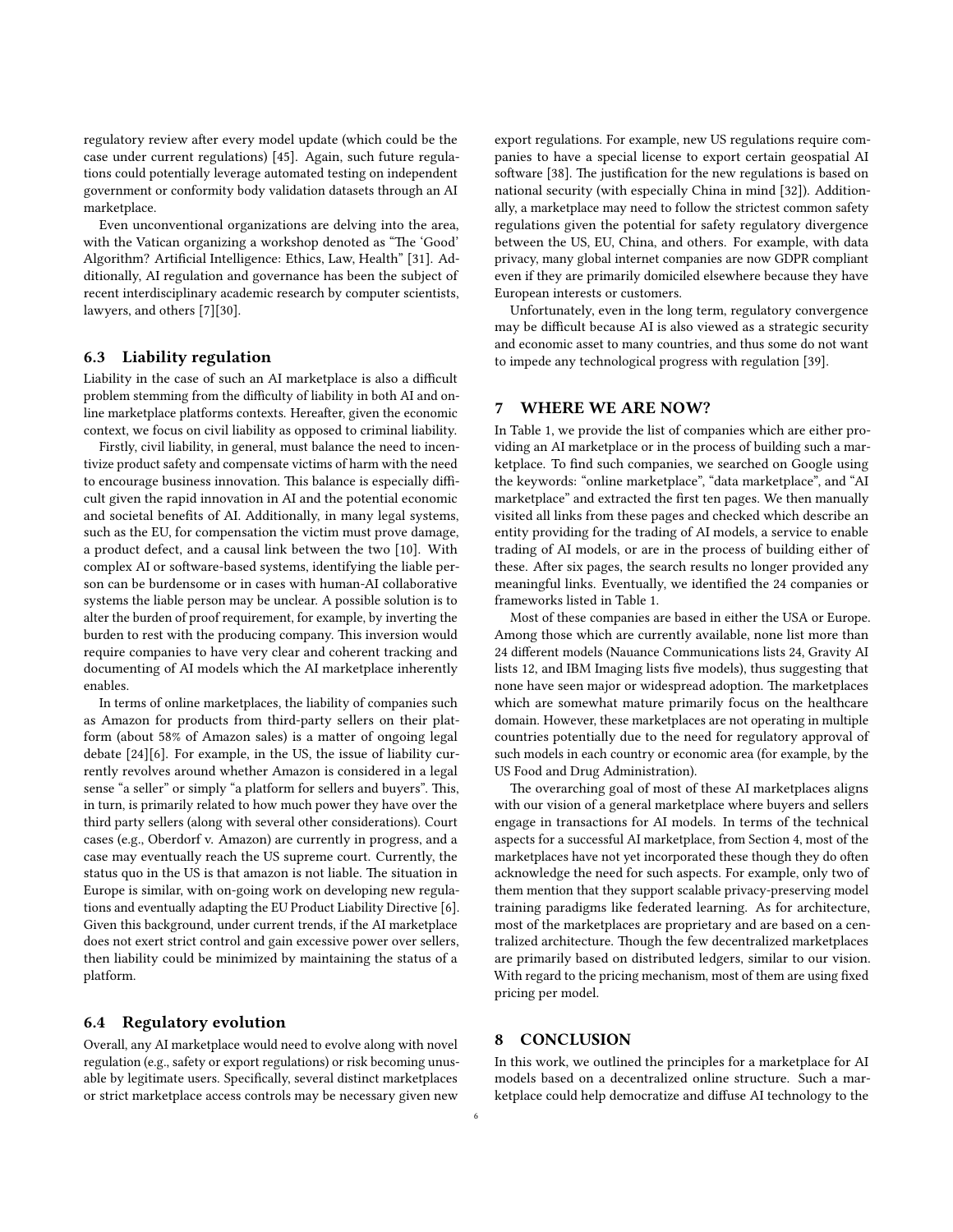<span id="page-6-7"></span>

| AI Marketplace               | <b>Domain Focus</b>  | Org Type   | Architecture  | <b>Target Market</b>     | Domicile                | <b>Status</b>    |
|------------------------------|----------------------|------------|---------------|--------------------------|-------------------------|------------------|
| <b>Nuance Communications</b> | Diagnostic Imaging   | For Profit | Centralized   | USA & Canada             | <b>USA</b>              | Online           |
| Agorai                       | Various <sup>a</sup> | For Profit | Centralized   | Global                   | Singapore               | Online           |
| <b>IBM</b> Imaging           | Healthcare           | For Profit | Centralized   | <b>USA</b>               | <b>USA</b>              | Online           |
| Envoy AI                     | Medical Imaging      | For Profit | Centralized   | <b>USA</b>               | <b>USA</b>              | Online           |
| GraphGrail AI                | Various <sup>b</sup> | For Profit | Centralized   | Russia                   | Russian                 | Online           |
| Algorithmia                  | General              | For Profit | Centralized   | <b>USA</b>               | <b>USA</b>              | Online           |
| Neuromation                  | Various <sup>d</sup> | For Profit | Centralized   | Global                   | <b>USA</b>              | Online           |
| Ocean Protocol               | General              | For Profit | Decentralized | Global                   | Singapore               | Online           |
| OVHcloud AI                  | General              | For Profit | Centralized   | Global                   | France                  | Beta             |
| Orange AI                    | General              | For Profit | Centralized   | Global                   | France                  | Beta             |
| Kynisys                      | Various <sup>c</sup> | For Profit | Centralized   | Global                   | UK                      | Beta             |
| Gravity AI                   | General              | For Profit | Centralized   | Global                   | <b>USA</b>              | Beta             |
| SingularityNET               | General              | Non-profit | Decentralized | Global                   | Netherlands             | Beta             |
| Modzy                        | General              | For Profit | Centralized   | <b>USA</b>               | <b>USA</b>              | Alpha            |
| Alphacat                     | Fintech              | For Profit | Centralized   | Global                   |                         | Alpha            |
| Bonseyes                     | General              | For Profit | Centralized   | Europe                   | Switzerland             | In-development   |
| Akira AI                     | General              | For Profit | Centralized   | Global                   | India                   | In-development   |
| Genesis AI                   | General              | For Profit | Centralized   | Global                   | <b>USA</b>              | In-development   |
| AI Global                    | General              | Non-profit | Centralized   | Global                   | <b>USA</b>              | In-development   |
| Synapse AI                   | General              | For Profit | Decentralized | Global                   | <b>USA</b>              | In-development   |
| <b>TensorTask</b>            | General              | Non-profit | Decentralized | Global                   | <b>USA</b>              | In-development   |
| Nomidman                     | General              | For-profit | Decentralized | Global                   | Estonia                 | In-development   |
| <b>OSA</b> Decentralized     | Various <sup>e</sup> | For-profit | Decentralized | Global                   | <b>BVI</b> <sup>g</sup> | In-development   |
| DaiMoN                       | General              | Non-profit | Decentralized | $\overline{\phantom{m}}$ |                         | PoC <sup>f</sup> |

Table 1: Existing AI marketplace frameworks and implementations

<sup>a</sup> Finance, Healthcare, Retail, & Advertising

<sup>b</sup> Finance, Travel, Retail, Advertising, & Consumer Goods

<sup>c</sup> Security & IoT, Oil & Gas, Robotics, & Automobile

<sup>d</sup> Surveillance, Retail, Medical Imaging, Industrial Robotics, & Manufacturing

<sup>e</sup> Retail, Manufacturing, & Consumer Goods

<sup>f</sup> Proof of Concept (Academic Work)

<sup>g</sup> British Virgin Islands

greater society, including to smaller actors (like small and mediumsize companies). We discussed the technical, economic, and regulatory aspects to consider while designing such a marketplace. We also described (often novel) technologies and solutions that can help address problems in these aspects. For example, utilizing federated learning for privacy-preserving machine learning across marketplace actors. Finally, we studied the current state of various AI marketplaces and provided a comparative analysis of these marketplaces based on properties such as architecture, domain, and status. We found that most of these currently available marketplaces are centralized and company-driven with relatively few models per marketplace. Thus suggesting that AI marketplaces are still in their infancy.

#### ACKNOWLEDGMENTS

This work has been supported by the 5GEAR project funded by the Academy of Finland (Decision No. 319669) and the FIT project funded by the Academy of Finland (Decision No. 325570).

#### REFERENCES

- <span id="page-6-0"></span>[1] Mohamed Alloghani, Dhiya Al-Jumeily, Ahmed J. Aljaaf, Mohammed Khalaf, Jamila Mustafina, and Sin Y. Tan. 2020. The Application of Artificial Intelligence Technology in Healthcare: A Systematic Review. In Applied Computing to Support Industry: Innovation and Technology, Mohammed I. Khalaf, Dhiya Al-Jumeily, and Alexei Lisitsa (Eds.). Springer International Publishing, 248–261.
- <span id="page-6-4"></span>[2] Michael Barnard. 2018. Blockchain - An Innovation Enabler for Clean Technology. Technical Report. https://future-trends.cleantechnica.com/reports/ [blockchain-innovation-enabler-clean-technology-2018/.](https://future-trends.cleantechnica.com/reports/blockchain-innovation-enabler-clean-technology-2018/)
- <span id="page-6-1"></span>[3] Aurelien Bellet, Rachid Guerraoui, Mahsa Taziki, and Marc Tommasi. 2018. Per- ´ sonalized and Private Peer-to-Peer Machine Learning. In International Conference on Artificial Intelligence and Statistics. 473-481.
- <span id="page-6-2"></span>[4] Alastair R Beresford, Andrew Rice, Nicholas Skehin, and Ripduman Sohan. 2011. Mockdroid: trading privacy for application functionality on smartphones. In Proceedings of the 12th workshop on mobile computing systems and applications. 49–54.
- <span id="page-6-3"></span>[5] Arjun Nitin Bhagoji, Supriyo Chakraborty, Prateek Mittal, and Seraphin Calo. 2019. Analyzing Federated Learning through an Adversarial Lens. In International Conference on Machine Learning. 634–643.
- <span id="page-6-6"></span>Christoph Busch. 2019. When Product Liability Meets the Platform Economy: A European Perspective on Oberdorf v. Amazon. Journal of European Consumer and Market Law 8 (2019), 173–174.
- <span id="page-6-5"></span>Corinne Cath. 2018. Governing artificial intelligence: ethical, legal and technical opportunities and challenges. Philosophical Transactions of the Royal Society A: Mathematical, Physical and Engineering Sciences 376, 2133 (2018), 20180080. https://doi.org/10.1098/rsta.2018.0080